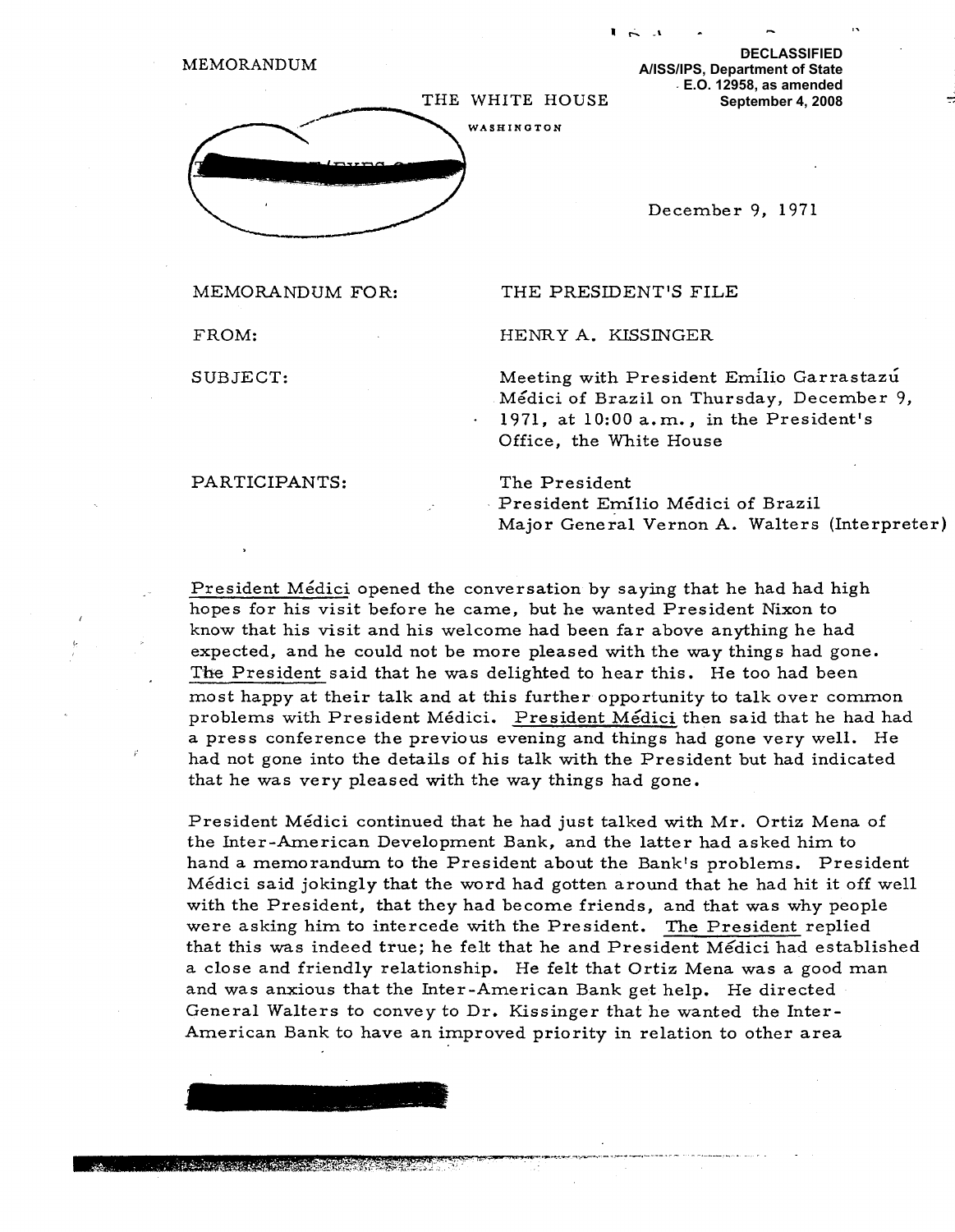developmental banks. President Mëdici said that Ortiz Mena had told him that the President and the Administration were well disposed towards the IADB but that there were difficulties with Congress. The President replied that there were difficulties but that the Congress took a much more favorable view of aid and cooperation for the Latin American area. President Mëdici said that he was very pleased to hear this and hoped that we could work together in this area'.

The President then said that there was one area in which he wanted to make his position quite clear. This was in connection with Cuba. As a result of changes in our policy vis-à-vis China and his forthcoming visits there and to Moscow, there were some rumors abroad in the press and elsewhere that there was going to be a change in our policy towards Cuba also. This was absolutely not the case. We had political problems with the Chinese and the Soviets and needed to talk with them. We did so without illusions, knowing that they were and would remain hard-line Communists and would continue to carry out the Communist program all over the world. In this they did not change. General Walters observed that in Brazil there was a saying which went "You can trust the Communists, they really are (Communists)." President Mëdici agreed. The President then repeated that there would be no change in our attitude towards Cuba as long as Castro was in charge and continued to attempt the export of subversion. President Médici said that he was most pleased to hear this, and that this coincided exactly with Brazil's position. The President then added that Cuba's economy was in very bad shape. President Mëdici agreed, but added that they were getting a million dollars a day from the Soviets.

President Mëdici then said that the President was aware of the fact that the Peruvians were attempting to get the Organization of American States to set up a committee to study the question of the readmission of Cuba. His Foreign Minister had told him that the question of Brazilian and American participation on such a committee was coming up; and the question was whether it was better to participate in the committee and try to stop Cuban admission from within the committee, or to refuse to belong to the committee. He could see that, for the U. S. , participation in such a committee might be interpreted as U. S. acquiescence in the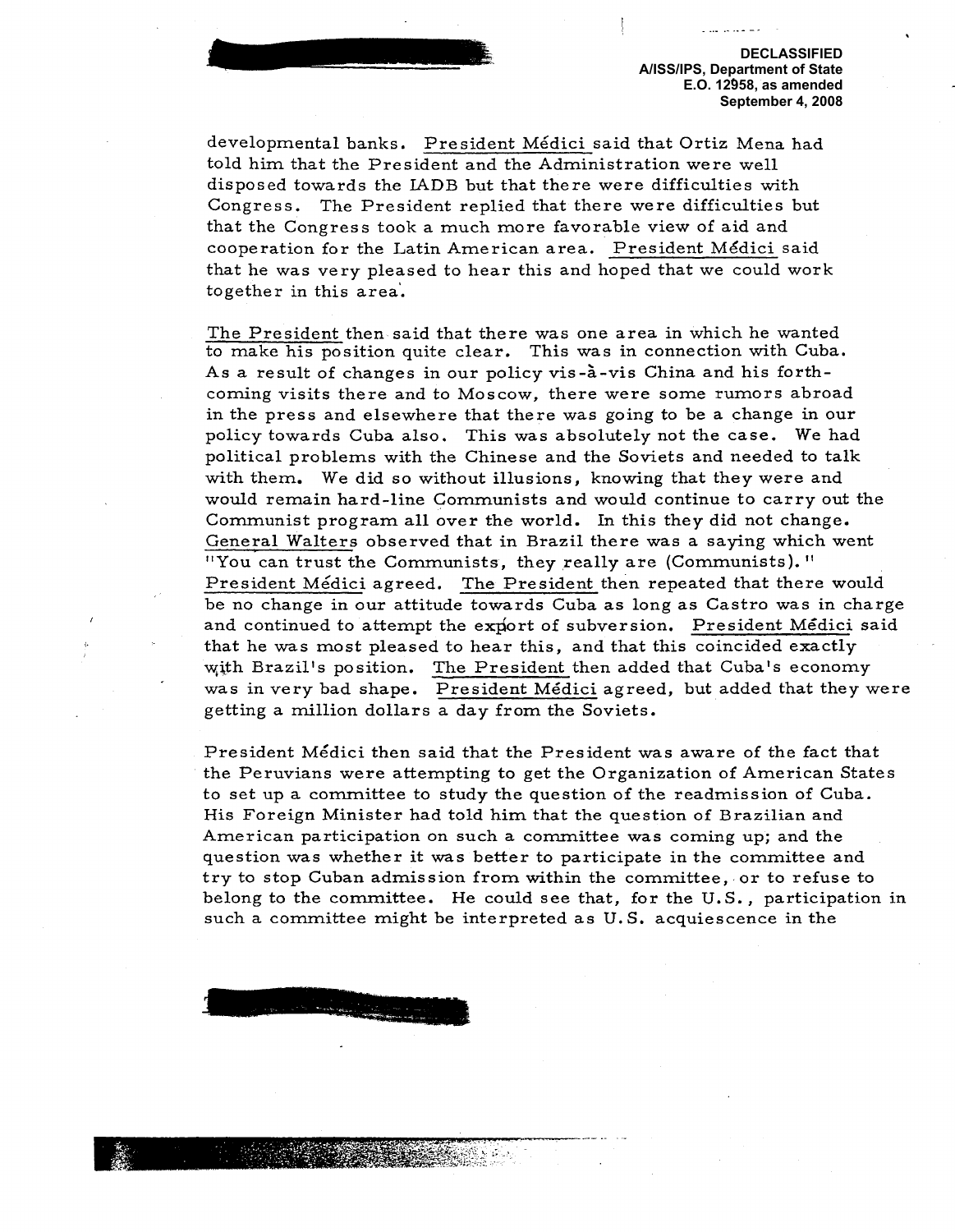readmission of Cuba. He wondered how the President felt about **Brazilian participation, where they could work inside the committee to stop such readmission. The President said that this was an interesting matter and that he would have the matter studied and would get word back to President M** <sup>ё</sup>**dici privately stating his views on the subject.**

**The President then continued that since he and President M**ё**dici had gotten along so well and found that their views were s o close together, he felt it was important that they maintain close contact and have a means of communicating directly outside of normal diplomatic channels when this might be necessary. He asked whether President Mëdici would agree to the creation of such a channel. On his part, he was prepared to name Dr. Kissinger as his representative for such direct communication. Was there someone on President** М **dici's staff who he would wish to name for such a purpose? President Mëdici replied that he had a man he trusted absolutely and** who **wore two hats . This was Gibson Barbosa, who was the Foreign Minister and also his special private advisor, handling a number of matters for him without the knowlëdge of the Brazilian Foreign Office. Gibson Barbosa had a special file in which all items were handwritten, instructions or questions from the President, and Gibson Barbosa's replies all handwritten, so that not even typists had knowledge of them. This could be the channel from his end, specifying that the matter transmitted was for this private channel. President Mëdici added that he also had his Kissinger counterpart for extremely private and delicate matters and this was Colonel Manso Netto.** The President indicated that he understood. President Médici then **mentioned the superb work being done by Colonel Moura as our Defense Attach' in Brazil and said how unfortunate it was that he would have to leave Brazil shortly. The President said that he was aware of Colonel Moura's work, that Ambassador Rountree had spoken to him about it, and that he was issuing orders that Moura be promoted to Brigadier General and remain in Brazil as attach'. President Mëdici said that he was delighted to hear this and that it would be a real help to Brazilian-American relations.**

**President Mëdici then said that there were a large number of Cuban exiles all over the Americas; he believed that there were now a million Cubans in the United states. These men claimed that they had forces and could overthrow Castro's regime. The question arose, should we**

**THE REPORT OF STRAIN**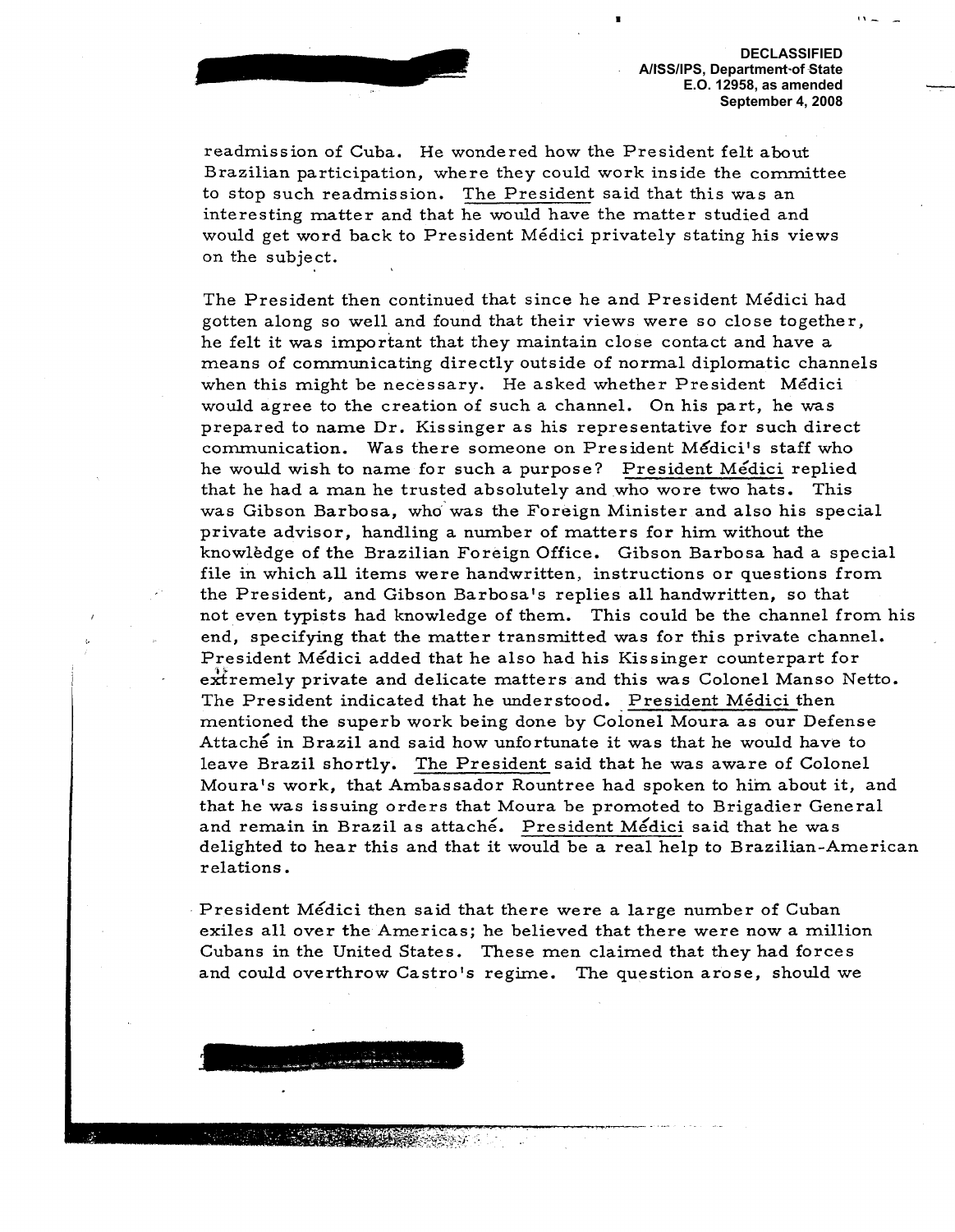help them or not? The President pondered this question and said that he felt we should, as long as we did not push them into doing something that we could not support, and as long as our hand did not appear. President Mëdici agreed, saying that under no circumstances should any assistance we render be visible. If there was anything the President felt that Brazil could do to help, he would be grateful to have his views through the private channel.

President Mëdici then said that within the limit of its resources Brazil was trying to assist its neighbors, particularly Bolivia, which was in really desperate straits. Recently he had received a visit from a Bolivian Cabinet Minister who was asking for 30, 000 tons of sugar, payment to begin after a three-year period of grace and extend over ten years. President Mëdici had replied that this was quite contrary to practice in the sugar business, where you handed over a bag of sugar and received payment. The Bolivian Minister had then said that this was not a normal sale; if there was a sugar shortage in Bolivia, the government would fall and the Far left extremists would take over. It was really a political matter. President Mëdici then issued instructions for the sugar to be made available on these terms to the Bolivians. Immediately, the Bolivian Minister had said- that he had another request on the same terms and this was for ten Brazilian Xavantes jet fighters. President Mëdici had refused, saying that it was ridiculous for a nation which was in desperate economic straits to be buying jet fighters. He saw how much difficulty he himself had in dealing with and understanding the Spanish-American mentality, and felt that it must be even more difficult for the President. He added wryly that Brazil and the United States had a similar difficulty in dealing with the Latin Americans: that is, that the Brazilians spoke Portuguese and the Americans English.

As a further example of such problems, President Mëdici mentioned that he had originally found President Stroessner of Paraguay in a very anti-Bolivian mood and determined to give the Bolivians nothing. Brazil was about to undertake a gigantic hydro-electric dam on the Parana River. As the River was the boundary with Paraguay, they would participate in it. Brazil would put up the money for the dam which would produce twelve million kilowatts. It would be equivalent to almost half the presently-installed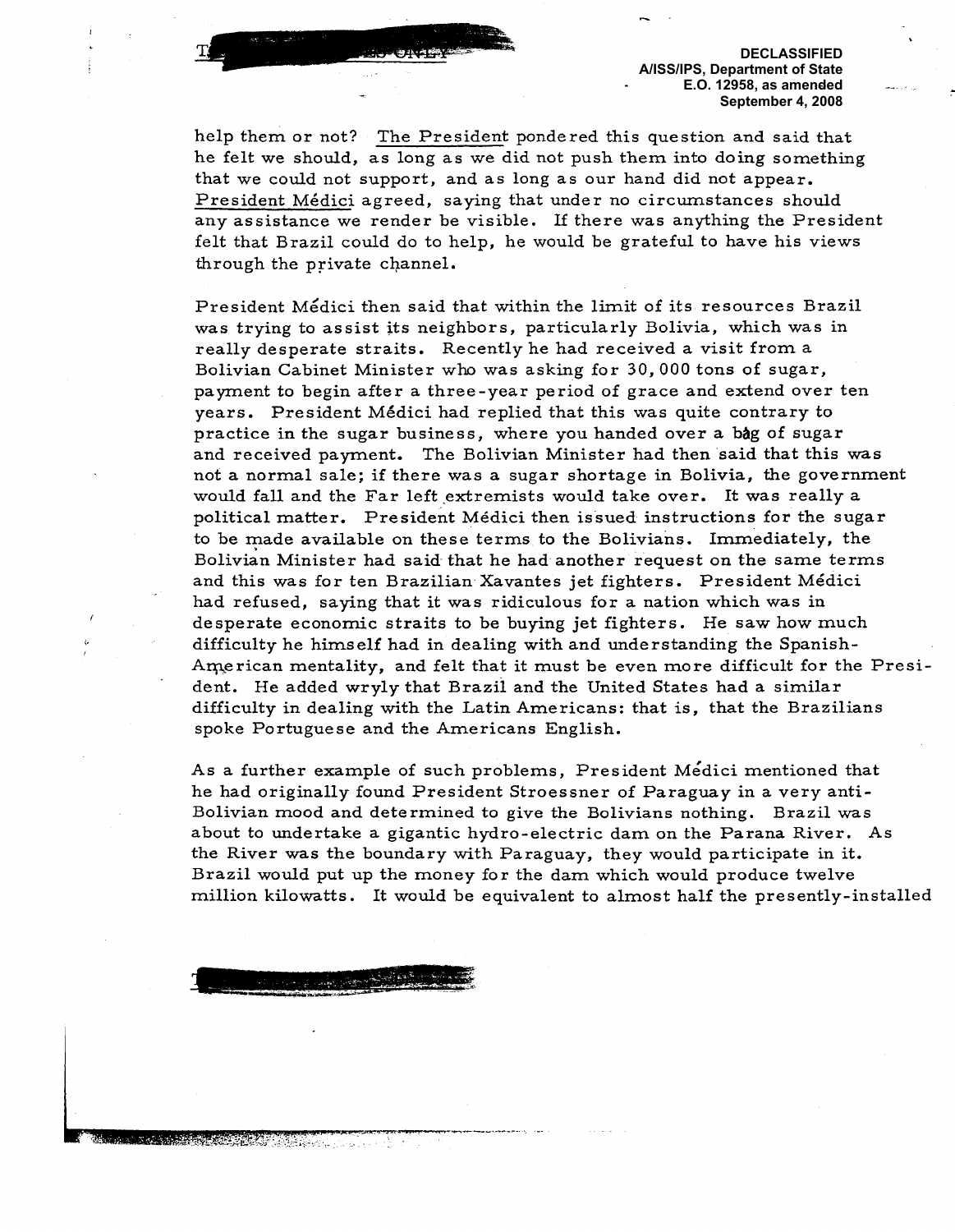capacity of Brazil. Paraguay was entitled to six million, which was far more than she could conceivably use for the distant future. Brazil would assist Paraguay by buying a share of Paraguay's electricity. He had finally brought President Stroessner around to the idea of making some of this available to Bolivia by pointing out that if Bolivia was not helped she would undoubtedly go Communist and receive large amounts of aid from the Communist powers, including arms, and then she might attempt to reverse the result of the Chaco War. Stroessner had finally seen the wisdom of this argument.  $\ldots$  The President indicated that he was very pleased to hear this. President Mëdici added that the difficulty was that the Paraguayans wanted to use Paraguayan technology on the dam because of their pride. This would be like the Brazilians trying to use Brazilian technology on a joint program with the U. S. But he felt that he could work this out satisfactorily with the Paraguayans. He felt that his greatest difficulty would be with the Argentines. He said that he intendedto speak very frankly to President Lanusse when he came to Brazil. He would speak not as President to President but as General to General. President Nixon said that he was concerned about the situation in Argentina and would be very happy if President Médici would tell him his impressions after the Lanusse visit. President Médici readily agreed to do this.

The, President then asked President Mëdici for his views on how the situation in Chile would develop. President Mëdici said that Allende would be overthrown for very much the same reasons that Goulart had been overthrown in Brazil. The President then asked whether President Mëdici thought that the Chilean Armed forces were capable of overthrowing Allende. President Mëdici replied that he felt that they were, adding that Brazil was exchanging many officers with the Chileans, and made clear that Brazil was working towards this end. The President said that it was very important that Brazil and the United States work closely in this field. We could not take direction but if the Brazilians felt that there was something we could do to be helpful in this area, he would like President Mëdici to let him know. If money were required or other discreet aid, we might be able to make it available. This should be held in the greatest confidence. But we must try and prevent new Allendes and Castros and try where possible to reverse these trends. President Mëdici said that he was happy to see that the Brazilian and American positions and views were so close.

An en de Adams Der.<br><del>Limate de la</del> calendra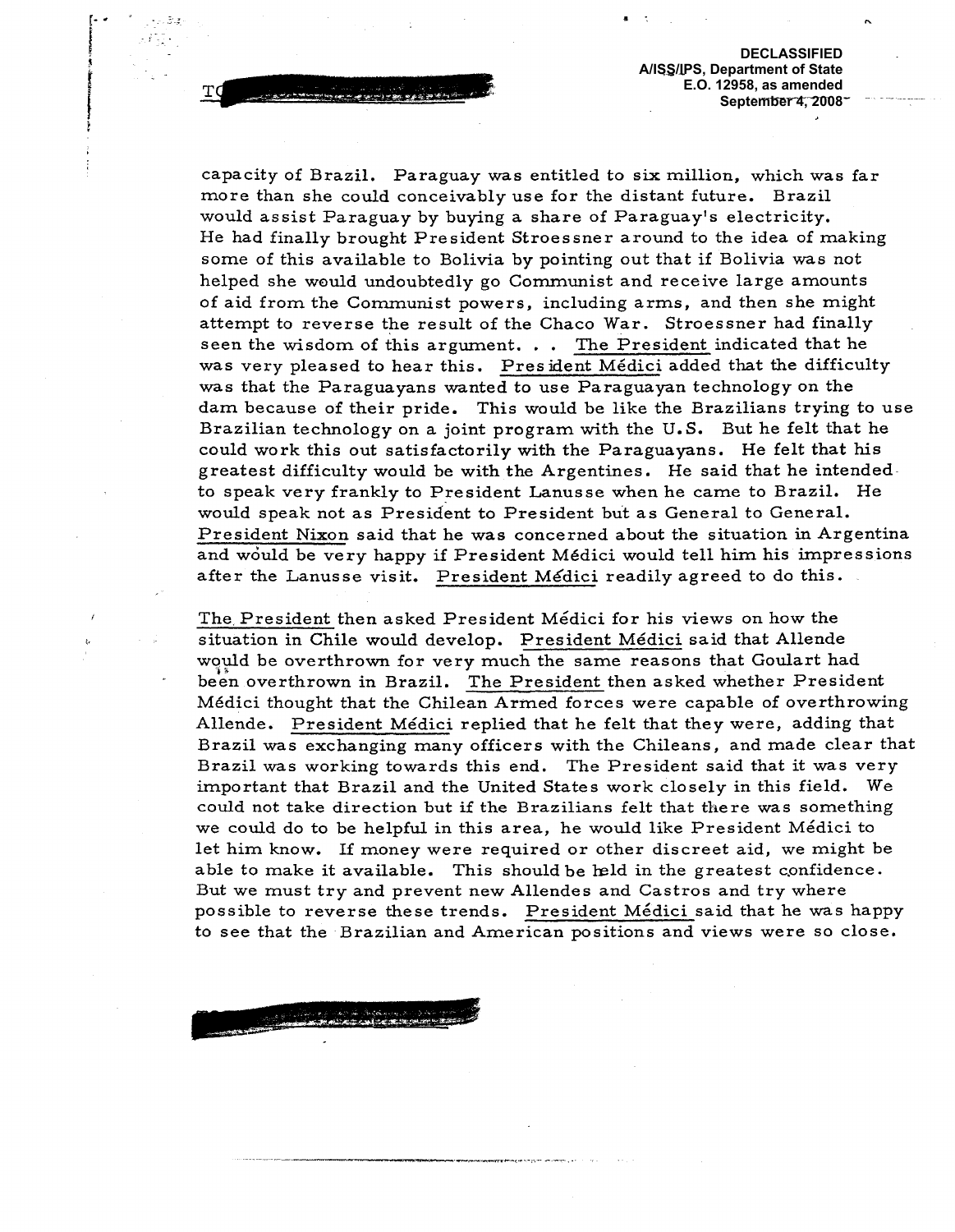**The President then said that he wished to tell President Mëdici in confidence that he was bringing General Walters back from Paris in March or at the end of February to be the Deputy Director of the C.I.A. President Mëdici felt that this would help the President on many of his problems, especially those in Latin America. '**

The Committee of the Committee of

**The President then said that we were playing things somewhat differently with Velasco Alvarado in Peru. President Mëdici pointed out that the Peruvians were leading the pro-Castro moves in the OAS. General Walters noted that Velasco might be in trouble with his own people. He had been Attache in Paris when General Walters had arrived there as attache. Velasco had a mistress there who had had a child by him. This mistress was a former Miss Peru and very far left in her views and political associations. if this became known it might cause Velasco considerable trouble, as such activities by the Chief of State would not be viewed kindly by his senior armed forces: colleagues who would not mind such activities at a lower level . . . .**

**The President then indicated his awareness of President Mëdici's efforts to open up the interior of the country by the construction of new highways and by use of the Army's engineer battalions for road construction in remote areas and.for settlement of these remote areas. President Mëdici st**<sup>а</sup> **ed that he was moving a number of such units into the Amazon area, and that discharged soldiers from these garrisons were encouraged to settle in the area and would receive grants of land. He had a land reform program under way to distribute land to the peasants. The President asked how the Brazilian road construction would tie into the Pan American Highway, and President Mëdici replied that the connections between Brazil and Uruguay and Argentina and Paraguay and Bolivia were quite satisfactory. Ties with the first three were over entirely paved roads. The road construction now under way in Brazil's furthest west state would join the Peruvian road net at Puccalipa, thereby tying the Brazilian road net into the Peruvian, Ecuadorian, and Colombian nets. Only with Venezuela and the Guayanas will there remain gaps.**

**The President then asked if President Mëdici had seen the proposed draft communique. President Mëdici said that he had and that it was entirely satisfactory to him. He felt that much more important than**